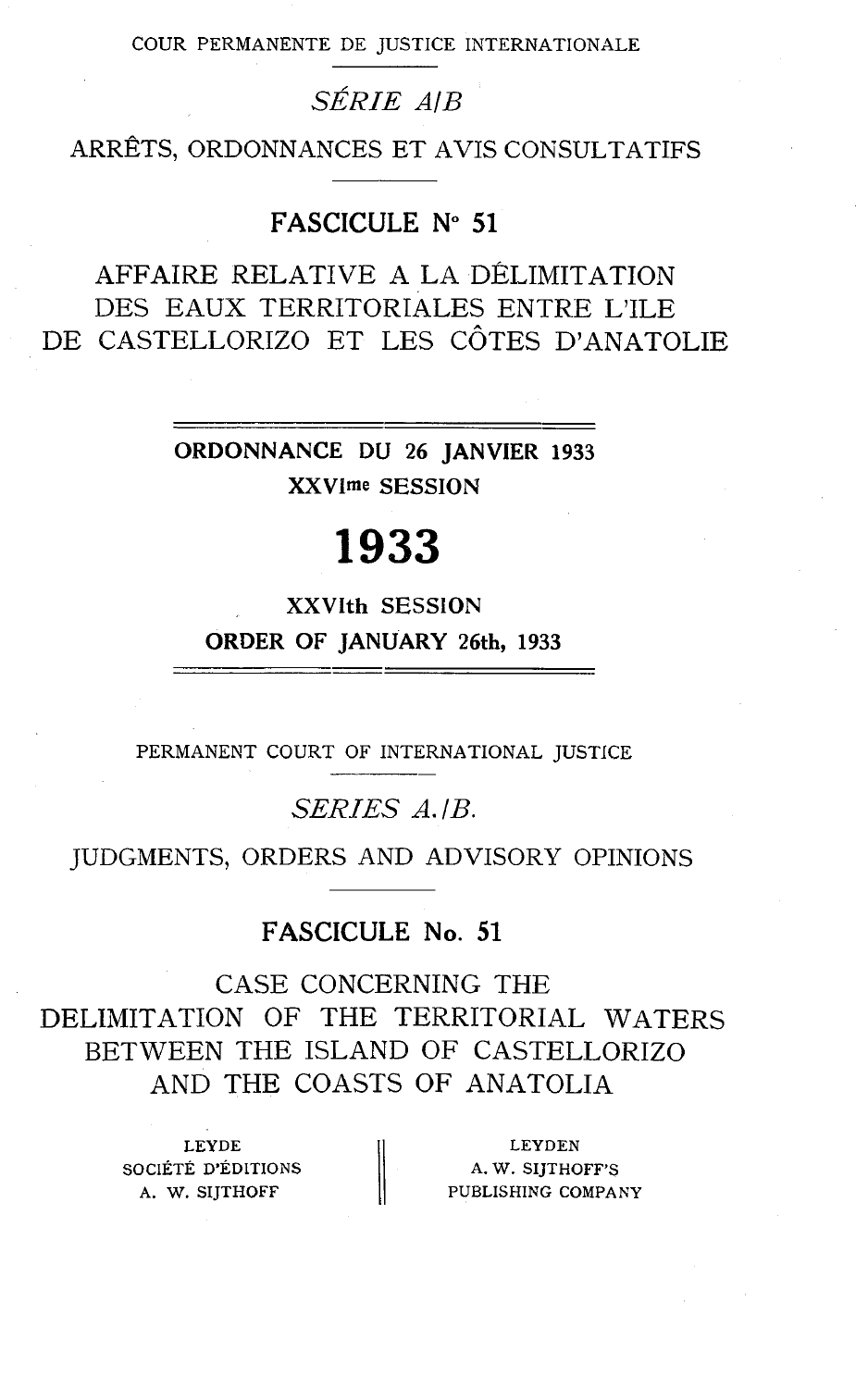#### COUR PERMANENTE DE JUSTICE INTERNATIONALE

**1933.**  Le 26 janvier. Rôle général<br> $n^{\circ}$  46.

#### ORDONNANCE RENDUE A LA DATE DU 26 JANVIER 1933

#### VINGT-SIXTÈME SESSION (EXTRAORDINAIRE)

**26 janvier 1933.** 

## AFFAlRE RELATIVE A LA DÉLIMITATION DES EAUX TERRITORIALES ENTRE L'ILE DE CASTELLORIZO ET LES CÔTES D'ANATOLIE

*Présents* : MM. ADATCI, *Président* ; GUERRERO, *Vice-Président* ; le baron ROLIN-JAEQUEMYNS, le comte ROSTWO-ROWSKI, ANZILOTTI, URRUTIA, sir CECIL HURST, MM. SCHÜCKING, NEGULESCO, Jhr. VAN EYSINGA, WANG, *juges.* 

La Cour permanente de Justice internationale,

ainsi composée,

après délibéré en Chambre du Conseil,

 $Rend$  *l'ordonnance suivante :* 

Vu l'article 48 du Statut de la Cour;

Vu l'article 61 du Règlement de la Cour;

Considérant que, par un compromis signé à Ankara le 30 mai 1929, le Gouvernement de la République turque et le Gouvernement royal italien sont convenus de prier la Cour permanente de Justice internationale de La Haye de donner sa décision sur certaines questions surgies à la suite de la délimitation des eaux territoriales entre l'île de Castellorizo et les côtes d'Anatolie ;

4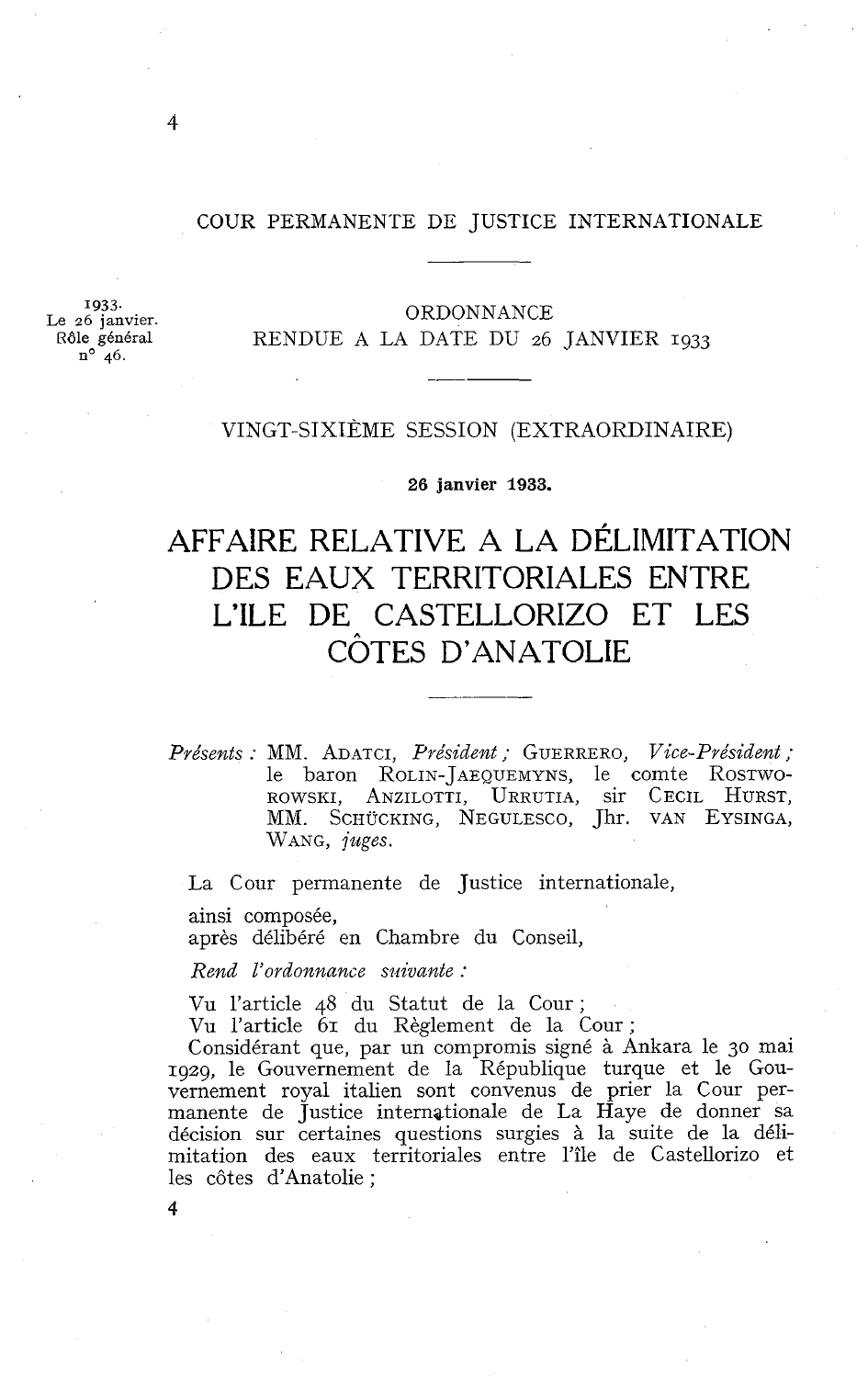#### PERMANENT COURT OF INTERNATIONAL JUSTICE

ORDER MADE ON JANUARY 26th, **1933.** 

**1933. January 26th. Generai** list : **No. 46.** 

4

#### TWENTY-SIXTH (EXTRAORDINARY) SESSION.

#### **January 26th, 1933.**

## CASE CONCERNING THE DELIMITATION OF THE TERRITORIAL WATERS BETWEEN THE ISLAND OF CASTELLORIZO AND THE COASTS OF ANATOLIA.

*Present* : MM. ADATCI, *President* ; GUERRERO, *Vice-President* ; ROLIN-JAEQUEMYNS, Count ROSTWOROWSKI, MM. ANZILOTTI, URRUTIA, Sir CECIL HURST, MM. NEGU-LESCO, SCHÜCKING, Jhr. VAN EYSINGA, M. WANG, *Judges.* 

The Permanent Court of International Justice,

composed as above, after deliberation,

 $Makes$  the following Order :

Having regard to Article 48 of the Statute of the Court ; Having regard to Article 61 of the Rules of Court ;

Whereas, by a Special Agreement signed at Ankara on May 3oth, **1929,** the Government of the Turkish Republic and the Royal Italian Government agreed to request the Permanent Court of International Justice at The Hague to give its decision upon certain questions which had arisen in connection with the delimitation of the territorial waters between the island of Castellorizo and the coasts of Anatolia ;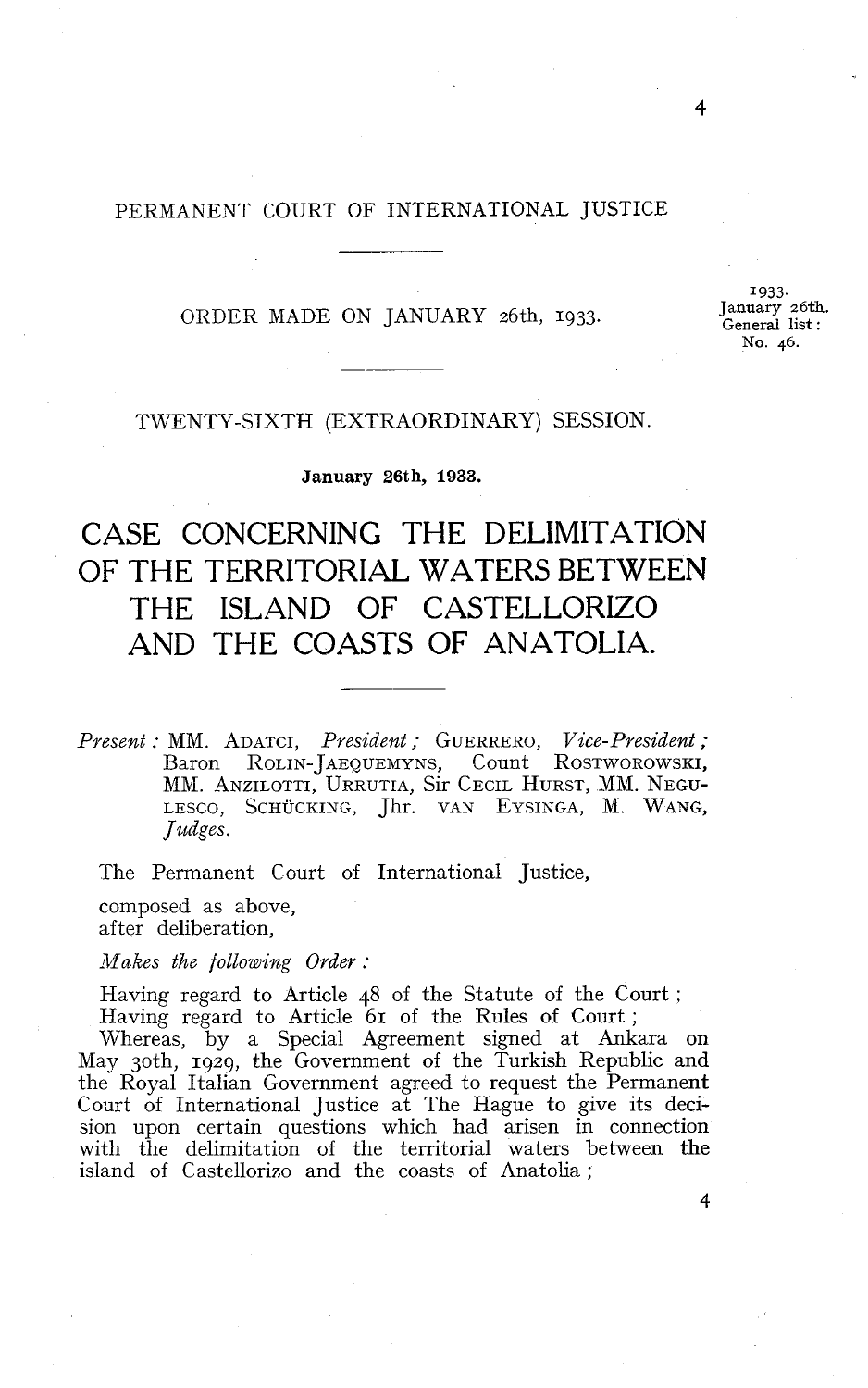Considérant qu'aux termes du compromis, la Cour serait saisie desdites questions, dès l'entrée en vigueur du compromis, par voie de signification de celui-ci au Greffe de la Cour par l'une ou l'autre des Parties ;

Considérant que le compromis est entré en vigueur le 3 août 1931, à la suite de l'échange des instruments de ratification ;

Considérant que le compromis a été notifié au Greffe de la Cour, en conformité des dispositions de l'article 40 du Statut de la Cour, par lettre en date du 18 novembre 1931 du chargé d'affaires de Turquie à La Haye ;

Considérant que la Turquie, qui n'est pas mentionnée à l'annexe au Pacte de la Société des Nations, n'était pas, à cette époque, Membre de la Société; qu'elle a fait parvenir au Greffe, en même temps que le texte du compromis, une déclaration faite conformément à l'article 35, alinéa 2, du Règlement de la Cour ;

Vu les ordonnances du 30 novembre 1931, du 8 mars 1932 et du 23 juin 1932, par lesquelles la Cour a fixé, puis, à la demande des Parties, prolongé les délais pour la présentation, par celles-ci, de leurs Mémoires, Contre-Mémoires et Répliques dans l'affaire ;

Considérant que le délai fixé en dernier lieu pour le dépôt des Mémoires vint à expiration le 3 janvier 1933 ;

Considérant que, par lettre datée du 3 janvier 1933, le chargé d'affaires de Turquie à La Haye, d'ordre de son Gouvernement et en se basant sur les dispositions de l'article 61 du Règlement de la Cour, a fait savoir au Greffier que son Gouvernement, d'accord en cela avec le Gouvernement royal d'Italie, se désistait de son action introduite le 18 novembre 1931 et priait le Greffier de prendre acte de cette communication afin que ladite action soit rayée du rôle de la Cour ;

Considérant que, par lettre datée du même jour, le ministre d'Italie à La Haye, d'ordre de son Gouvernement, a informé le Greffier, en se basant sur les dispositions de l'article 61 du Règlement de la Cour, que le Gouvernement italien renonçait à poursuivre la procédure prévue dans le compromis d'arbitrage du 30 mai 1929 et initiée par la lettre en date du 18 novembre 1931 du chargé d'affaires de Turquie à La Haye, et priait le Greffier de bien vouloir prendre acte de cette renonciation afin que ladite procédure prenne fin;

Considérant que, les deux Parties au compromis du 30 mai 1929 étant ainsi d'accord pour renoncer à poursuivre la procédure, rien n'empêche la Cour de prendre acte de cette renonciation, qui met fin à la procédure ;

 $\overline{5}$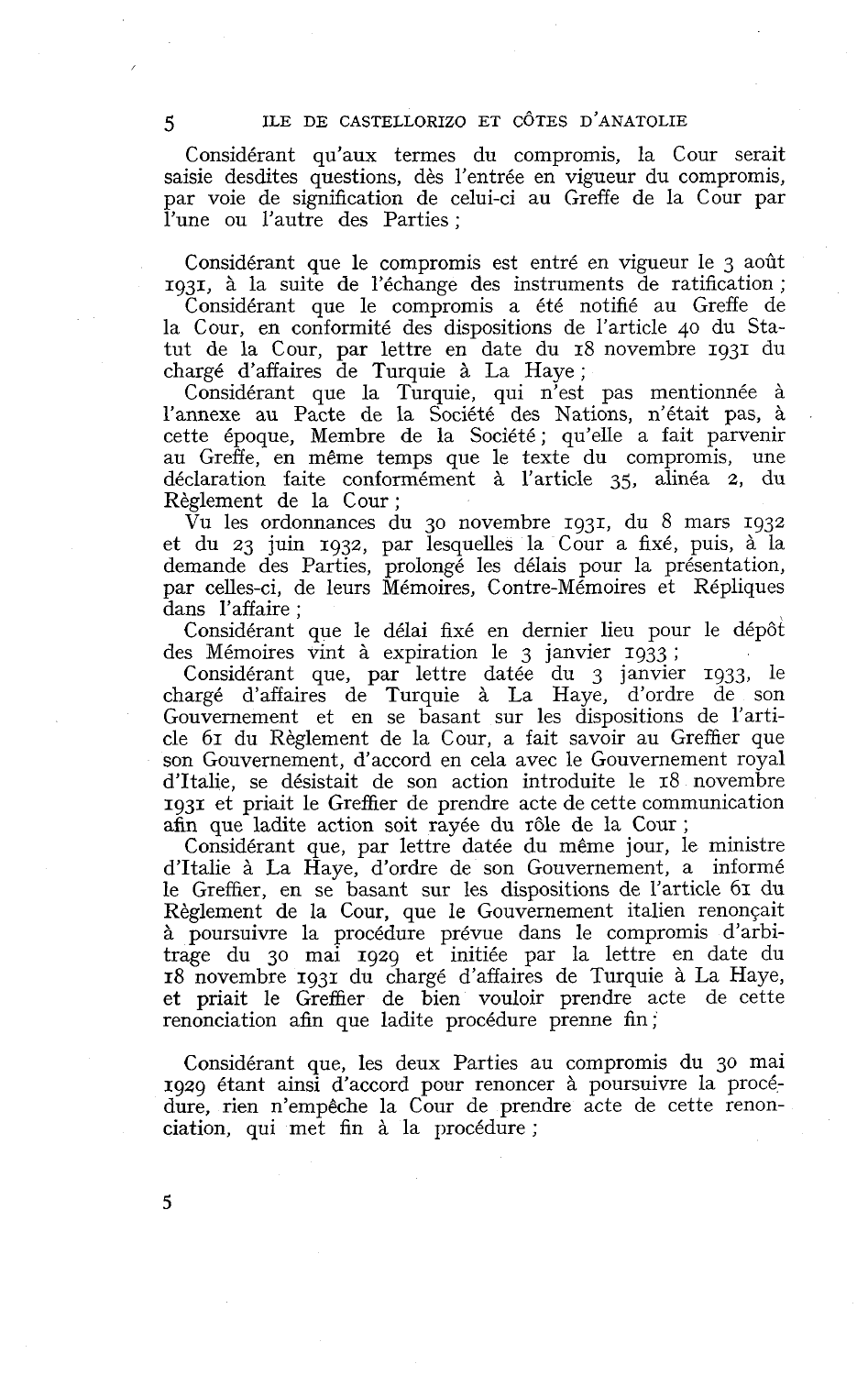#### ISLAND OF CASTELLORIZO AND COASTS OF ANATOLIA *5*

Whereas, according to the Special Agreement, these questions were to be brought before the Court, as soon as the Special Agreement should have come into force, by means of a notification of the Special Agreement to the Registrar of the Court by either of the Parties;

Whereas the Special Agreement came into force on August grd, 1931, following upon the exchange of instruments of ratification ;

Whereas the Special Agreement was notified to the Registrar of the Court, in accordance with the terms of Article 40 of the Statute of the Court, by a letter dated November 18th, 1931, from the Turkish Chargé d'affaires at The Hague;

Whereas Turkey, which is not mentioned in the Annex to the Covenant of the League of Nations, was not, at that time, a Member of the League ; and whereas she caused to be transmitted to the Registrar, together with the text of the Special Agreement, a declaration made in conformity with Article 35, paragraph 2, of the Rules of Court ;

Having regard to the Orders of November 3oth, 1931, March 8th, 1932, and June z3rd, 1932, whereby the Court fixed, and subsequently at the request of the Parties extended, the time-limits for the presentation by them of their Cases, Counter-Cases and Replies in the suit ;

Whereas the time-limit ultimately fixed for the filing of the Cases expired on January 3rd, 1933 ;

Whereas, by a letter dated January 3rd, 1933, the Turkish Chargé d'affaires at The Hague, by order of his Government, informed the Registrar, with reference to the provisions of Article 61 of the Rules of Court, that the Turkish Government, acting in agreement with the Royal Italian Government, was discontinuing the proceedings instituted on November 18th, 1931, and requested him to note this communication in order that the suit might be removed from the Court's list;

Whereas, by a letter dated the same day, the Italian Minister at The Hague, by order of his Government, informed the Registrar, with reference to the provisions of Article 61 of the Rules of Court, that the Italian Government intended to break off the proceedings contemplated by the Special Arbitration Agreement of May 30th, 1929, and instituted by the letter of November 18th, 1931, of the Turkish Chargé d'affaires at The Hague, and requested the Registrar to take note of this intention in order that the proceedings might be terminated ;

Whereas, the two Parties to the Special Agreement of May 30th, 1929, being thus agreed in their intention to break off proceedings, there is nothing to prevent the Court from recording this fact, which terminates the proceedings ;

5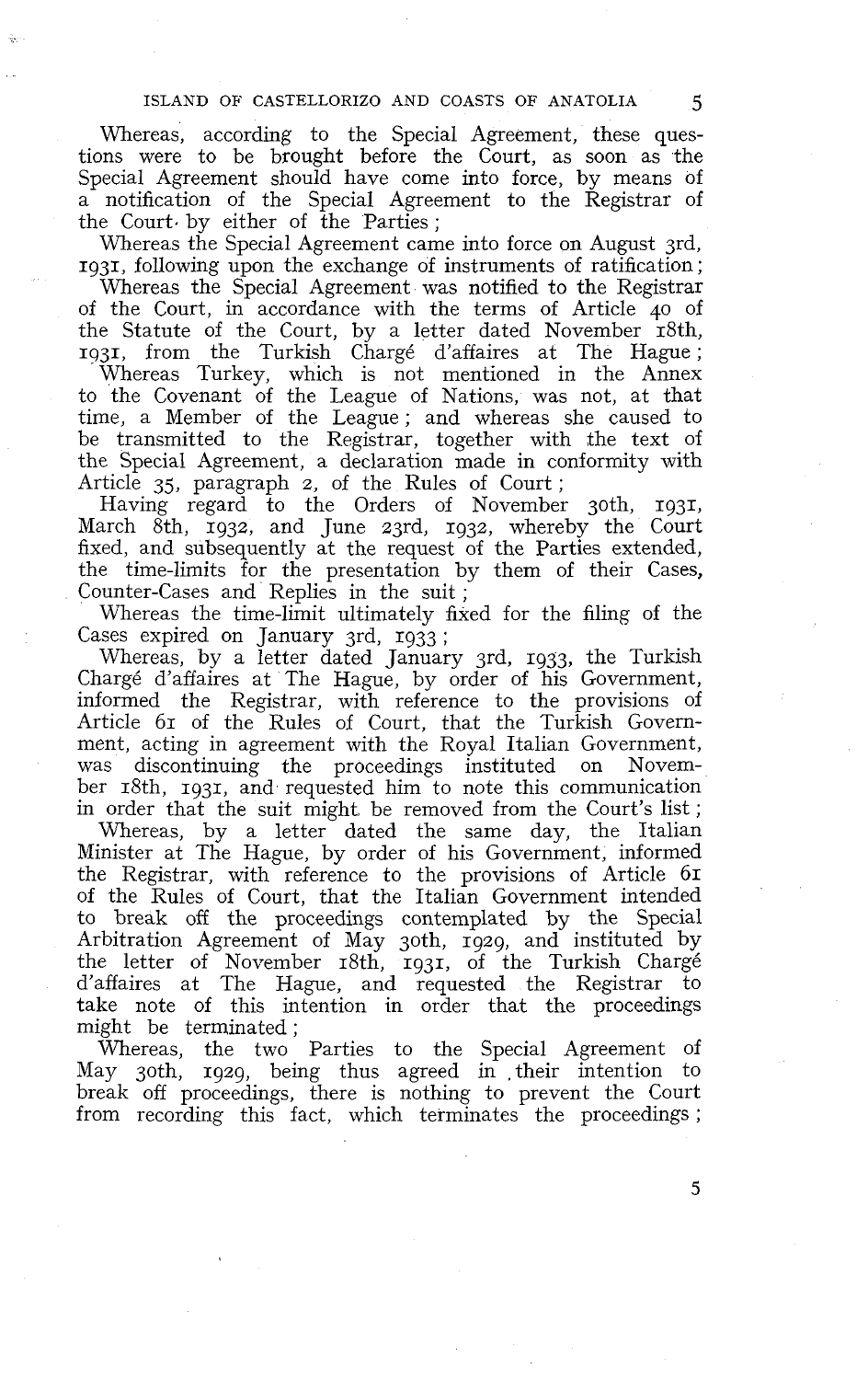Considérant que, dans ces conditions, il y a lieu de donner suite à la demande des deux Gouvernements parties en cause tendant à obtenir la radiation de l'affaire du rôle de la Cour;

#### LA COUR

Prend acte du fait que, d'un commun accord, le Gouvernement royal d'Italie et le Gouvernement de la République turque renoncent à poursuivre la procédure prévue dans le compromis intervenu à Ankara le 30 mai 1929 entre l'Italie et la Turquie ;

Constate que la procédure ouverte au sujet de l'affaire relative à la délimitation des eaux territoriales entre l'île de Castellorizo et les côtes d'Anatolie a ainsi pris fin ;

Décide que ladite affaire sera rayée du rôle de la Cour.

Fait en anglais et en français, le texte français faisant foi, au Palais de la Paix, à La Haye, le vingt-six janvier mil neuf cent trente-trois, en trois exemplaires, dont l'un restera déposé aux archives de la Cour et dont les autres seront transmis respectivement au Gouvernement royal d'Italie et au Gouvernement de la République turque.

> Le Président de la Cour: *(Signé)* M. ADATCI.

Le Greffier de la Cour : *(Signé)* A. HAMMARSK JOLD.